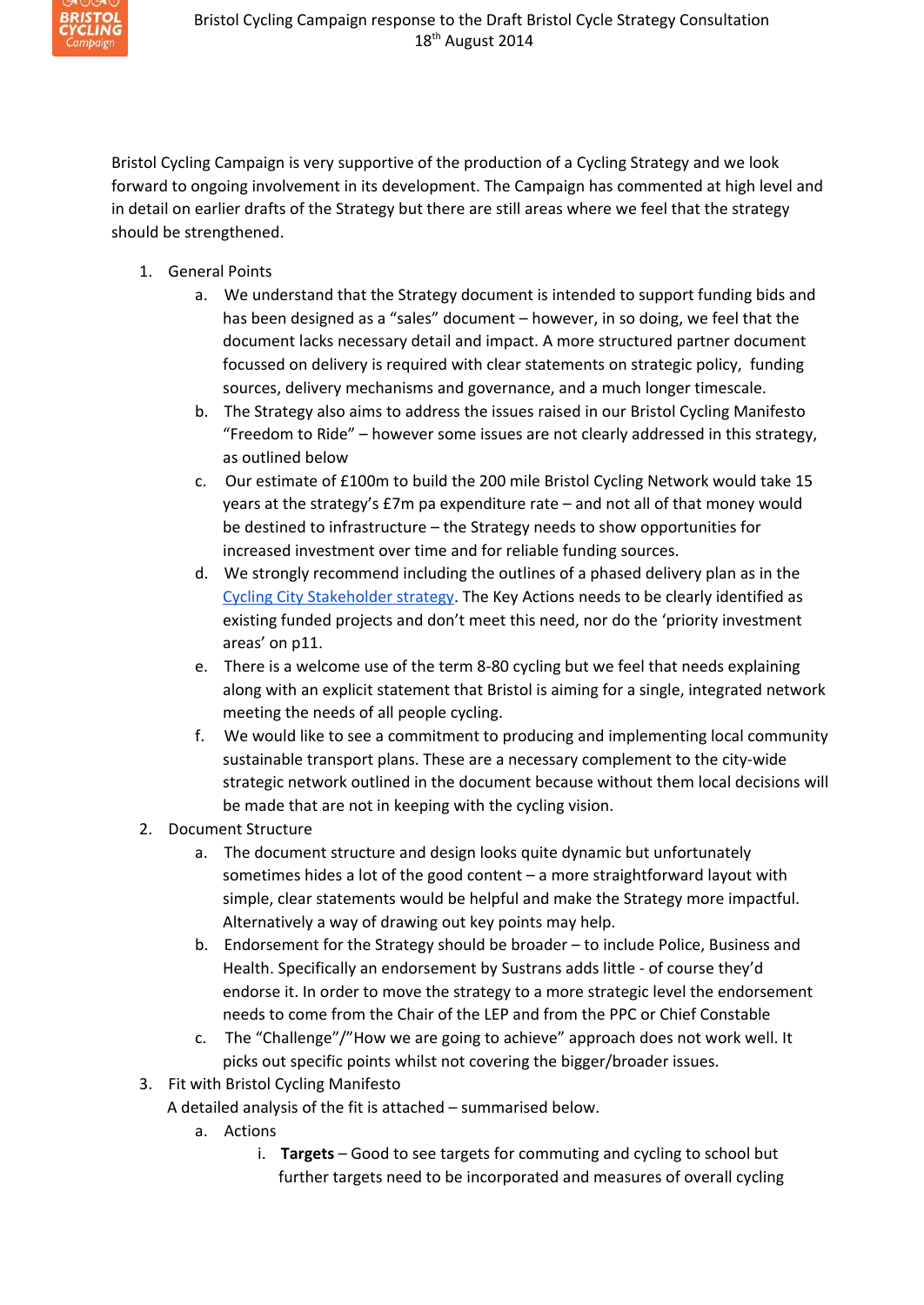take-up to include leisure, sport and most importantly every-day cycling to shops etc.

- ii. **Plan** good to see the Cycling Network incorporated but the other plans are either short-term projects that are already underway or lack detail. An implementation strategy is required that will show how the various measures will be implemented, ideally with some phasing over 3 to 5 year time periods (as per the Cycling Stakeholder Strategy)
- iii. **Budget** £16 commitment is great start and it can be seen how much can be delivered with this level of investment in current years – however more is going to be needed in order to accelerate development, complete the more challenging developments and respond to the growing numbers of people cycling. This spend should be at least proportionate to the volume of users of other modes of transport. 70% of the budget should be committed to infrastructure – without well-designed, convenient, safe infrastructure there will not be a step-change in the numbers of people cycling.
- iv. **Team** it is essential that a team is established to drive the programme forwards. This cannot be done successfully with existing structures and resource. The strategy mentions schools officers and business engagement officers but there is no mention of establishing an implementation team or strengthening the cycling expertise within the Council. We strongly urge a firm commitment to professional development and competence in implementing the strategy across council departments.
- v. **Leader** we have recommended the appointment of a Cycling Commissioner. The Mayor has been supportive and yet there is no mention of this key role in the Strategy. We see this as being likely to be a councillor acting in an advocate and scrutiny role supported by stakeholders. We would like to see the role of the Bike Forum made more meaningful.
- b. Principles

We have made some quite simple and straightforward statements in our Manifesto covering Fairness, Quality, Sustainability, Wellbeing and Safety. Policy statements on these principles would add significance to the Strategy. Whilst these factors are covered to some extent in various areas of the Strategy their significance is lost as they appear in "snippets" scattered throughout the document.

c. Elements

Our Manifesto also introduces Encouragement, Integration, Cycling Neighbourhoods, Freeways and Quietways. The Strategy covers the Network elements, but Integration is particularly weak, continuing to focus on life transitions and schools. This will take a long time to reap the benefits – a much broader programme of interventions is required to cover the whole population along the lines of "Cycling is good for you – it's good for Bristol!". A step-change is required.

- 4. Missing elements
	- a. The Draft Strategy avoids making a full commitment to integration of its cycling actions with its transport and broader activity in general.
	- b. There needs to be more emphasis on transport interchanges access and parking
	- c. More emphasis on cycle parking retail, residential, business and on street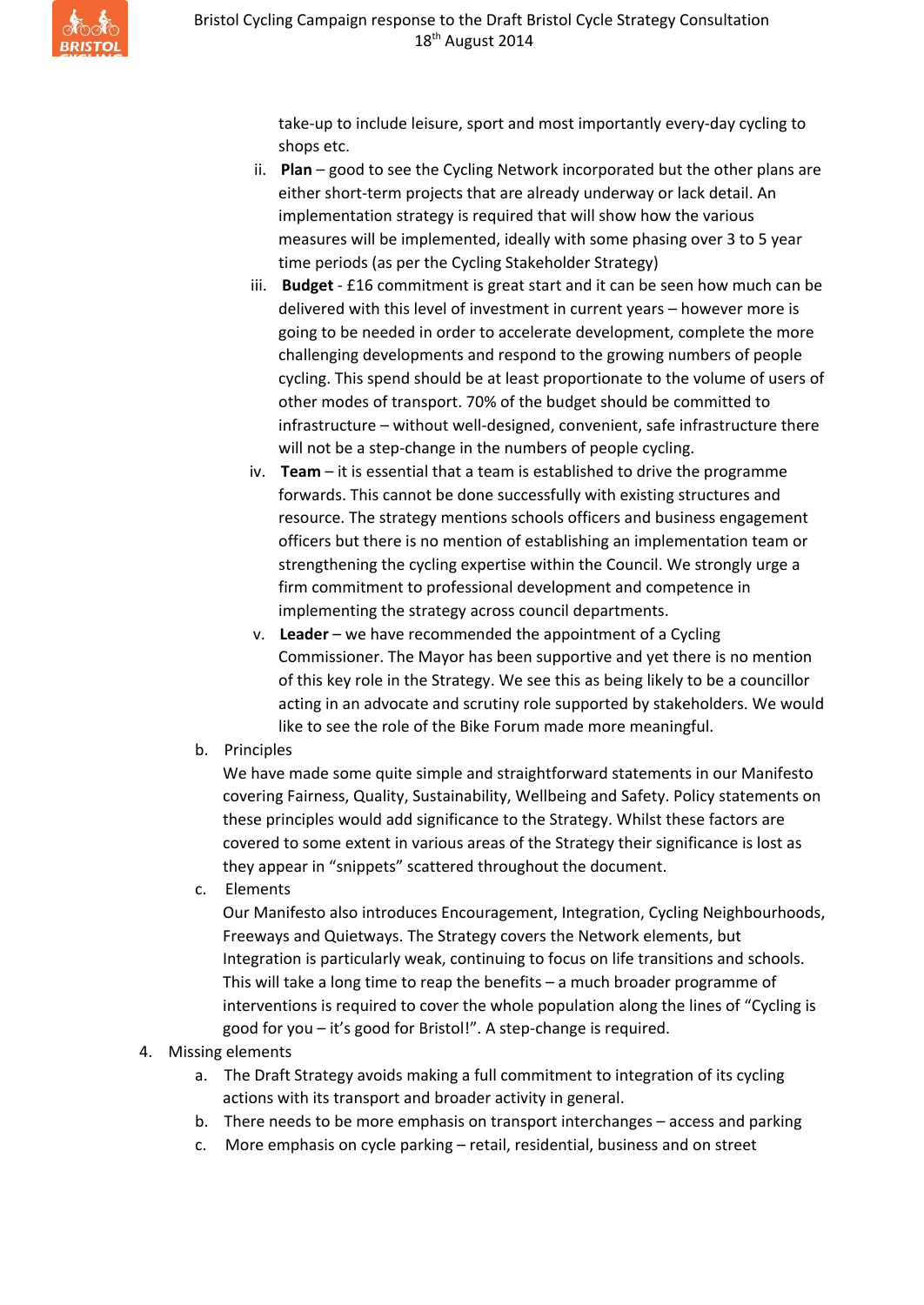

- d. Something about standards 5 best practice, gold standard schemes each year? What progress in being made on the Design Guide?
- e. Each neighbourhood should have a Sustainable Transport Plan
- f. Clear statement on involvement of broad range of stakeholders, driven by a Commissioner with a clear governance structure.
- g. The Strategy needs to show how Cycling fits with other modes of sustainable transport with reference to walking and public transport strategies, as well as Development policies, Road Danger Reduction, Movement Framework etc
- h. Some clear statements such as "Every street fit for cycling" and ambition "Establish Bristol as the Cycling Capital of Britain" would give the Strategy greater impact and set the scene much better.
- i. There needs to be a clear message along the lines of "whether or not you cycle, cycling is good for Bristol"
- 5. Detailed comment on content
	- a. The strategy title should be "Cycling" not "Cycle" it's not about the machines but the people who use them, a mode of transport, a way of life that contributes to the well-being of the City
	- b. Still too many people wearing helmets in document over 50% an analysis is available
	- c. There is quite a bit of duplication eg in the Foreword that contains 2 mentions of the Bristol To Bath Railway Path
	- d. Page 3
		- i. The vision statement needs improvement eg "can play a part" change to "plays a key part".
		- ii. A link to the Freedom to Ride Manifesto could usefully be added.
		- iii. "Laboratory for change" this should primarily be about innovative, gold-standard cycling infrastructure but this gets little mention within the Strategy.
	- e. Page 4 seems out of place whilst it supports the innovative infrastructure requirement mentioned in b. Iii. this is not followed through in the main body of the document.
	- f. Page 5
		- i. duplication environment and sustainable both mention cycling to local shops
		- ii. Convenience omits the all-important short-trips
	- g. Page 6
		- i. not as impactful as it should be.
		- ii. Could add Bristol Bike Project.
	- h. Page 7 not clear what the message of this page is
	- i. Page 8 The "Aims" need further work some overlap, some things missing, some change in order – are they actually aims? Titles would be better as "make cycling convenient" rather than "simpler" and "Make cycling comfortable" rather than "safer". There should also be a specific point on working with the police in the 'Safer' section
	- j. Page 9 The new Network should be designed to be easy to navigate that means that it should be direct/convenient and easy to follow, without reference to maps and numerous signs. The "desired network" is not "large and intertwined".